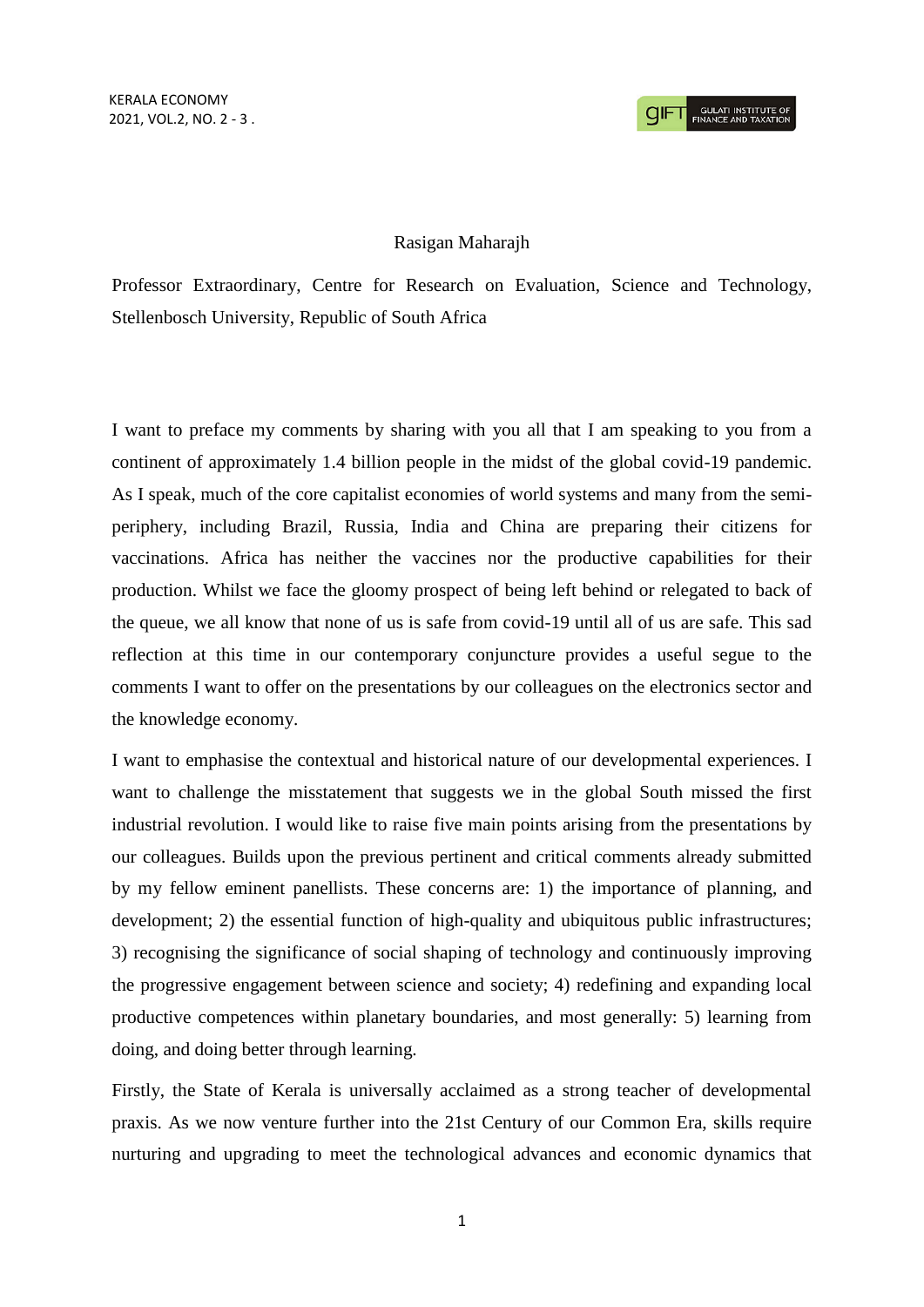KERALA ECONOMY

inform world systems in our contemporary conjuncture. We, in the global South, look to Kerala to learn more, and benefit from, the lessons generated in praxis of state capability improvements through planning.

Secondly, high-quality public infrastructures which are universally accessible and ubiquitous perform an essential function in world systems that are in the main, essentially neoliberal, and underpinned by global corruption and the malevolence of private accumulation.

The South African situation stands in stark contrast to the positive depiction of progress in the Kerala-Fibre Optic Network. We must also learn how to better align our propensity for innovation with the mundane yet crucial requirement of maintenance and upgrading of critical public infrastructures. Have we put in place the necessary apparatuses, equipment, and software interfaces to allow and encourage greater utilisation of high-quality public infrastructures and are these reconciled against our internal demands whilst advancing our possibilities of enabling autonomous sovereign policy and technological choices based on our revealed realities? Establishing and maintaining critical public good infrastructures such as the fibre network of Kerala must be lauded and protected from the predatory and rent-seeking instincts of private entrepreneurship and as well, the stagnancy of bureaucratic state capture which serves to maintain the semblance of power whilst disempowering the masses.

Thirdly, in recognising and acknowledging that technologies result from social shaping, we must consistently seek to expand and improve the progressive engagement between science and society.

Fourthly, we must embrace a continuous process of defining and redefining our developmental trajectory to keep within the ecologically defined planetary boundaries whilst simultaneously seeking the expansion of domestic productive competences. The comparative advantages of Kerala suggested by our fellow panellists reveal a wealth of capacities, capabilities, and competences forged over a long period of development. As Kerala has been a knowledge economy for most of its existence, ramping up the intensity of knowledge production and utilisation suggests even exploring a circular vision even for the digital ecosystem.

Fifthly, and finally, Kerala's equitable development history need to sustain and advance in the current epoch through more learning from doing, and by the utilisation of knowledge, doing even better through improving our competences for shared learning. History has afforded Kerala the brand value of progressive values and this stands the State in a better position than

2